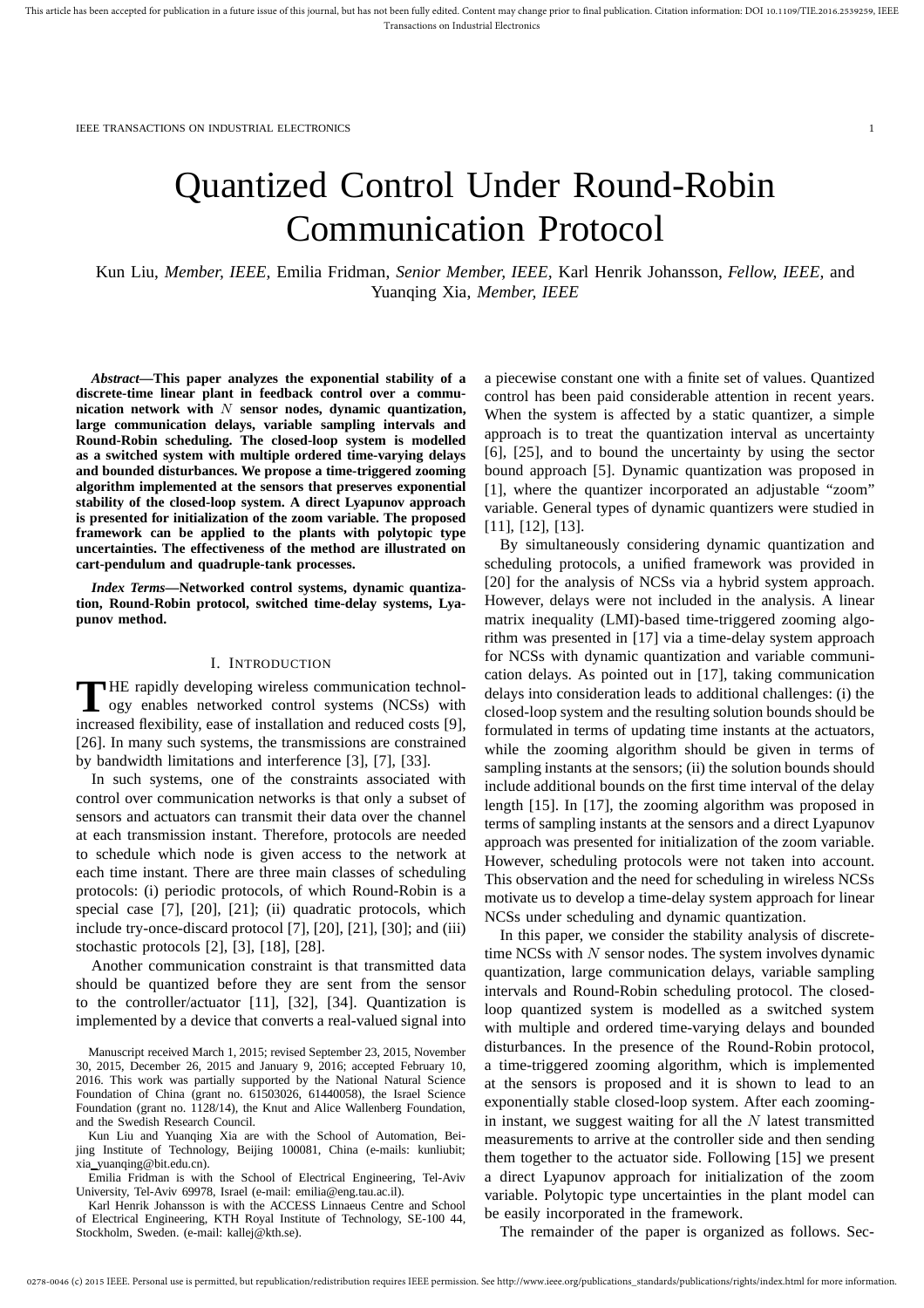tion II defines the model of the considered quantized discretetime NCSs under Round-Robin scheduling. An input-to-state stability (ISS) condition is derived by a Lyapunov method for the switched closed-loop system model. Based on this ISS condition, Section III proposes an LMI-based zooming algorithm for the dynamic quantization. It is shown that it leads to exponential stability of the closed-loop system. Two illustrative examples are discussed in Section IV. The conclusions and future work are finally stated in Section V.

Notations: The superscript 'T' stands for matrix transposition,  $\mathbb{R}^n$  denotes the *n* dimensional Euclidean space with vector norm  $|\cdot|$ ,  $\mathbb{R}^{n \times m}$  is the set of all  $n \times m$  real matrices, and the notation  $P > 0$ , for  $P \in \mathbb{R}^{n \times n}$  means that P is symmetric and positive definite. The symbol  $*$  represents the symmetric term of a symmetric matrix.  $\mathbb{Z}^+$  and  $\mathbb N$  denote the set of non-negative and positive integers, respectively. |x| denotes the largest integer k such that  $k \leq x$ , i.e.,  $|x| = \max\{k \in \mathbb{Z} : k \leq x\}$ . [x] denotes the smallest integer k such that  $k \geq x$ , i.e.,  $[x] = \min\{k \in \mathbb{Z} : k \geq x\}.$ 

## II. NCS MODEL AND PROBLEM FORMULATION

In this section, we present the considered discrete-time NCS model and some preliminary results on the problem to be solved in the paper.

## *A. Quantized NCS under Round-Robin scheduling*

The quantized NCS is depicted schematically in Figure 1. It consists of a linear discrete-time plant, N distributed sensors and quantizers, a controller node and an actuator node, which are all connected via communication networks. The discretetime plant is given by

$$
x(k+1) = Ax(k) + Bu(k), \ \ k \in \mathbb{Z}^{+}, \tag{1}
$$

where  $x(k) \in \mathbb{R}^n$  denotes the state of the plant, and  $u(k) \in$  $\mathbb{R}^{n_u}$  the control input. The matrices A and B may be certain or uncertain. The initial condition is given by  $x(0) = x_0$ . It is assumed that  $x_0$  may be unknown, but satisfies the bound  $|x_0| < X_0$ , where  $X_0 > 0$  is known. The assumption on boundedness of the initial state is common, e.g., for interval observer design [23].

The measurement outputs of the plant are described by  $y_i(k) = C_i x(k) \in \mathbb{R}^{n_i}, i = 1, ..., N, \sum_{T}^{N} n_i =$  $n_y$ . We denote  $C = \begin{bmatrix} C_1^T & \cdots & C_N^T \end{bmatrix}^T$ ,  $y(k) =$  $\left[y_1^T(k) \quad \cdots \quad y_N^T(k)\right]^T \in \mathbb{R}^{n_y}$ . Following [6], we consider the quantization effect from the sensors to the controller.

Let  $z_i(k) \in \mathbb{R}^{n_i}$ ,  $i = 1, ..., N$ , be the vectors to be quantized. The quantizers are piecewise constant functions  $q_i(z_i(k))$ :  $\mathbb{R}^{n_i} \to \mathbb{D}_i$ , where  $\mathbb{D}_i$  is a finite subset of  $\mathbb{R}^{n_i}$ ,  $i = 1, \ldots, N$ . It is assumed that there exist real numbers  $M_i > \Delta_i > 0$ ,  $i = 1, \ldots, N$ , such that the following two conditions hold:

(a) if  $|z_i(k)| \leq M_i$ , then  $|q_i(z_i(k)) - z_i(k)| \leq \Delta_i$ ;

(b) if  $|z_i(k)| > M_i$ , then  $|q_i(z_i(k))| > M_i - \Delta_i$ ,

where  $\Delta_i$  and  $M_i$  are the quantization interval bounds and ranges, respectively. Condition (a) gives a bound on the quantization interval when the quantizer does not saturate, and condition (b) provides a way to detect saturation.



Fig. 1. Networked control systems with quantizers and Round-Robin scheduling

We consider quantized measurements as in [11]:

$$
q_{i\mu}(z_i(k)) := \mu(k)q_i\left(\frac{z_i(k)}{\mu(k)}\right), \ i = 1,\ldots,N,
$$
 (2)

where  $\mu(k) > 0$  is the zoom variable. The range of the quantizer  $q_{i\mu}$ , is  $\mu(k)M_i$  and the quantization interval is  $\mu(k)\Delta_i$ ,  $i = 1, \ldots, N$ . The zoom variable  $\mu(k)$  changes dynamically in order to achieve exponential stability.

Let  $s_n$  represent the unbounded and monotonously increasing sequence of sampling instants, i.e.,

$$
0 = s_0 < s_1 < \cdots < s_p < \cdots, \quad p \in \mathbb{Z}^+,
$$
\n
$$
\lim_{p \to \infty} s_p = \infty, \quad s_{p+1} - s_p \le \text{MATI}, \tag{3}
$$

where  $\{s_p\}$  is a subsequence of  $\mathbb{Z}^+$  and MATI denotes the maximum allowable transmission interval. Denote by  $q_{\mu}(\hat{y}(s_p)) = [q_{1\mu}^T(\hat{y}_1(s_p)) \cdots q_{N\mu}^T(\hat{y}_N(s_p))]^T \in \mathbb{R}^{n_y}$  the output information submitted to the scheduling protocol. At each sampling instant  $s_p$ , one of the outputs  $y_i(s_p) \in \mathbb{R}^{n_i}$ is quantized and transmitted over the network, that is, one of the  $q_{i\mu}(\hat{y}_i(s_p))$  values is updated with the recent quantized output  $q_{i\mu}(y_i(s_p))$ . Let  $i_p^* \in \mathcal{I} = \{1, \dots, N\}$  denote the active output node at the sampling instant  $s_p$ , which will be chosen according to the scheduling protocol below.

Consider Round-Robin scheduling for the choice of the active quantized output node:  $q_{i\mu}(y_i(k)) = q_{i\mu}(C_i x(k)),$  $k \in \mathbb{Z}^+$ , is transmitted only at the sampling instant  $k =$  $s_{N\ell+i-1}, \ell \in \mathbb{Z}^+, i = 1, \ldots, N$ . After each transmission and reception, the values in  $q_{i\mu}(y_i(k))$  are updated with the newly received values, while the values of  $q_{j\mu}(y_j(k))$  for  $j \neq i$ remain the same, as no additional information is received. This leads to the constrained data exchange expressed as

$$
q_{i\mu}(\hat{y}_i(s_p)) =
$$
  
\n
$$
\begin{cases}\nq_{i\mu}(y_i(s_p)) = q_{i\mu}(C_i x(s_p)), & p = N\ell + i - 1, \quad \ell \in \mathbb{Z}^+.\n\end{cases}
$$
\n
$$
q_{i\mu}(\hat{y}_i(s_{p-1})), \qquad p \neq N\ell + i - 1, \quad \ell \in \mathbb{Z}^+.
$$
\n(4)

It is assumed that data packet loss does not occur. Denote by  $t_p$  the updating time instant of the zero-order holder (ZOH). Suppose that the updating data at the instant  $t_n$  on the actuator side has experienced a variable transmission delay  $\eta_p = t_p - s_p$ . As in [19], the delays may be either smaller or larger than the sampling interval provided that the transmission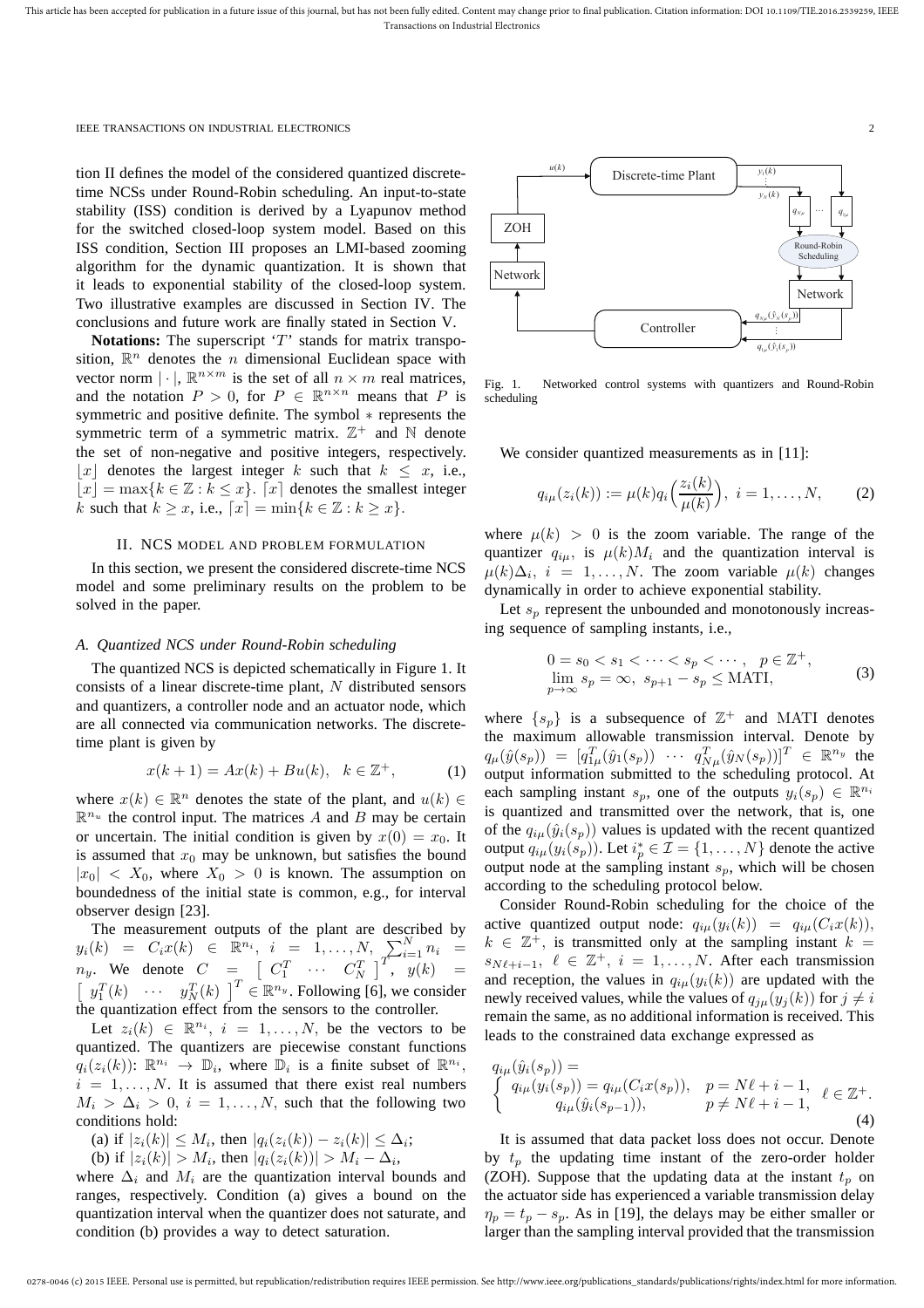order of data packets is maintained. Assume that the networkinduced delay  $\eta_p$  and the time span between the updating and the current sampling instants are bounded:

$$
t_{p+1} - 1 - t_p + \eta_p \le \tau_M^N, \ 0 \le \eta_m \le \eta_p \le \eta_M, \ p \in \mathbb{Z}^+, \tag{5}
$$

where  $\tau_M^N$ ,  $\eta_m$  and  $\eta_M$  are known non-negative integers. Then we have

$$
(t_{p+1} - 1) - s_p = s_{p+1} - s_p + \eta_{p+1} - 1
$$
  
\n
$$
\leq \text{MATI} + \eta_M - 1 = \tau_M^N,
$$
  
\n
$$
(t_{p+1} - 1) - s_{p-N+j} = s_{p+1} - s_{p-N+j} + \eta_{p+1} - 1
$$
  
\n
$$
\leq (N - j + 1) \text{ MATI} + \eta_M - 1
$$
  
\n
$$
= (N - j + 1) \tau_M^N - (N - j) \eta_M
$$
  
\n
$$
+ N - j \stackrel{\triangle}{=} \tau_M^j, \ j = 1, ..., N - 1,
$$
  
\n
$$
t_{p+1} - t_p \leq \tau_M^N - \eta_m + 1.
$$
  
\n(6)

# *B. A switched system model*

Next, we introduce a switched system model as the closedloop system of NCS provided above. Suppose that the controller and the actuator are event-driven. The most recent output information on the controller side is denoted by  $q_{\mu}(\hat{y}(s_p))$ . Assume that there exists a matrix  $K = [K_1 \ldots K_N],$  $K_i \in \mathbb{R}^{m \times n_i}$  such that  $A + BKC$  is Schur stable. Consider the static output feedback controller

$$
u(k) = Kq_{\mu}(\hat{y}(s_p)), \ k \in [t_p, t_{p+1} - 1], \ k \in \mathbb{Z}^+.
$$
 (7)

Due to (4), the controller (7) can be represented as

$$
u(k) = K_{i_p^* q_i^* \mu} (y_{i_p^*} (t_p - \eta_p))
$$
  
+ 
$$
\sum_{i=1, i \neq i_p^*} K_i q_{i_p} (\hat{y}_i (t_{p-1} - \eta_{p-1})), \ k \in [t_p, t_{p+1} - 1],
$$
  
(8)

where  $i_p^*$  is the index of the active node at  $s_p$  and  $\eta_p$  is the communication delay. The closed-loop system with Round-Robin scheduling is modeled as a switched system:

$$
x(k+1) = Ax(k) + \sum_{j=1}^{N} A_{\theta(i,j)} x(t_{p-N+j} - \eta_{p-N+j})
$$
  
+ 
$$
\sum_{j=1}^{N} B_{\theta(i,j)} \omega_{\theta(i,j)}(k), \ k \in [t_p, t_{p+1}-1], \ i = 1, ..., N,
$$
  
(9)

where  $A_{\theta(i,j)} = BK_{\theta(i,j)} C_{\theta(i,j)}, B_{\theta(i,j)} = BK_{\theta(i,j)},$ 

$$
p = \begin{cases} N\ell + i - 1, & \text{for } i \in \mathcal{I} \setminus \{N\}, \ \ell \in \mathbb{N} \\ N\ell - 1, & \text{for } i = N, \ \ell \in \mathbb{N} \end{cases}
$$

$$
\theta(i,j) = \begin{cases} i+j, & \text{if } i+j \leq N, \\ i+j-N, & \text{if } i+j > N, \ j = 1, \dots, N, \end{cases}
$$

and

$$
\omega_{\theta(i,j)}(k) = q_{\theta(i,j)\mu}(y_{\theta(i,j)}(s_{p-N+j})) - y_{\theta(i,j)}(s_{p-N+j}),
$$
  

$$
i \in \mathcal{I}, j = 1, \ldots, N,
$$

denote the quantization intervals. If  $|y_{\theta(i,j)}(s_{p-N+j})| \leq$  $\mu(k)M_{\theta(i,j)},$  then  $|\omega_{\theta(i,j)}(k)| \leq \mu(k)\Delta_{\theta(i,j)}, i \in \mathcal{I}, j =$  $1, \ldots, N$ , for  $k \in [t_p, t_{p+1} - 1]$ .

We represent  $t_{p-N+j} - \eta_{p-N+j} = k - \tau_j(k), j = 1, ..., N$ , where

$$
\tau_{\vartheta}(k) < \tau_{\vartheta-1}(k), \quad \vartheta = 2, \dots, N,
$$
\n
$$
\tau_{\vartheta}(k) = k - t_{p-N+\vartheta} + \eta_{p-N+\vartheta},
$$
\n
$$
\tau_{\vartheta-1}(k) = k - t_{p-N+\vartheta-1} + \eta_{p-N+\vartheta-1},
$$
\n
$$
\tau_j(k) \in [\eta_m, \tau_M^j], \quad k \in [t_p, t_{p+1} - 1], \quad j = 1, \dots, N.
$$
\n(10)

Therefore, (9) can be considered as a system with  $N$  timevarying interval delays, where  $\tau_{\vartheta}(k) < \tau_{\vartheta-1}(k)$ ,  $\vartheta =$  $2, \ldots, N$ .

The objective of this paper is to find an LMI-based time-triggered zooming algorithm (i.e., to choose a suitable time-varying parameter  $\mu(k)$ ) for exponential stability of the switched system (9). To do so, we first present a lemma for ISS of system (9) with static quantization (i.e.,  $\mu(k) \equiv \mu$ ). This lemma plays a key role in achieving the main results.

# *C. ISS under Round-Robin scheduling and static quantization*

*Definition 1:* The switched system (9) is said to be ISS if there exist constants  $b > 0$ ,  $0 < \kappa < 1$  and  $b' > 0$  such that, for initial condition  $x_{t_{N-1}} \in \mathbb{R}^n \times \cdots \times \mathbb{R}^n$  and for disturbances  $\tau_M^1+1$  times

 $\omega_i$ ,  $i = 1, \ldots, N$ , the solutions of the switched system (9) satisfy

$$
|x(k)|^2 \leq b\kappa^{2(k-t_{N-1})} \|x_{t_{N-1}}\|_{c}^2 +b' \max\{|\omega(t_{N-1})|^2, \ldots, |\omega(k)|^2\}, k \geq t_{t_{N-1}},
$$

where  $||x_{t_{N-1}}||_c = \sup_{t_{N-1}-\tau_M^1 \le s \le t_{N-1}} |x(s)|$  and  $\omega =$  $\operatorname{col}\{\omega_1,\ldots,\omega_N\}.$ 

Consider first static quantizers with a constant zoom variable  $\mu(k) \equiv \mu$ . We apply the following discrete-time Lyapunov functional to (9) with time-varying delay from the maximum delay interval  $[\eta_m, \tau_M^1]$  [4]:

$$
V(x_k) = x^T(k)Px(k) + \sum_{s=k-\eta_m}^{k-1} \lambda^{k-s-1}x^T(s)S_0x(s)
$$
  
+  $\eta_m \sum_{j=-\eta_m}^{-1} \sum_{s=k+j}^{k-1} \lambda^{k-s-1}\eta^T(s)R_0\eta(s)$   
+  $\sum_{s=k-\eta_m}^{k-\eta_m-1} \lambda^{k-s-1}x^T(s)S_1x(s)$   
+  $(\tau_M^1 - \eta_m) \sum_{j=-\tau_M^1}^{-1} \sum_{s=k+j}^{k-1} \lambda^{k-s-1}\eta^T(s)R_1\eta(s),$   
 $\eta(k) = x(k+1) - x(k),$   
 $P > 0, S_i > 0, R_i > 0, i = 0, 1, 0 < \lambda < 1,$   
(11)

where  $x_k(j) \stackrel{\Delta}{=} x(k + j)$ ,  $j = -\tau_M^1, \ldots, -1, 0$ , and  $x(k) =$  $x_0, k = -\tau_M^1, \ldots, -1, 0$ . Following [4], we find conditions such that

$$
V(x_{k+1}) - \lambda V(x_k) - \sum_{i=1}^{N} b_i |\omega_i(k)|^2 \le 0, \ k \ge t_{N-1},
$$
\n(12)

holds, where  $0 < \lambda < 1$ ,  $b_i > 0$ ,  $i = 1, \dots, N$ . Then we arrive at the following conditions to guarantee (12) and thus, for ISS of the switched system (9).

0278-0046 (c) 2015 IEEE. Personal use is permitted, but republication/redistribution requires IEEE permission. See http://www.ieee.org/publications\_standards/publications/rights/index.html for more information.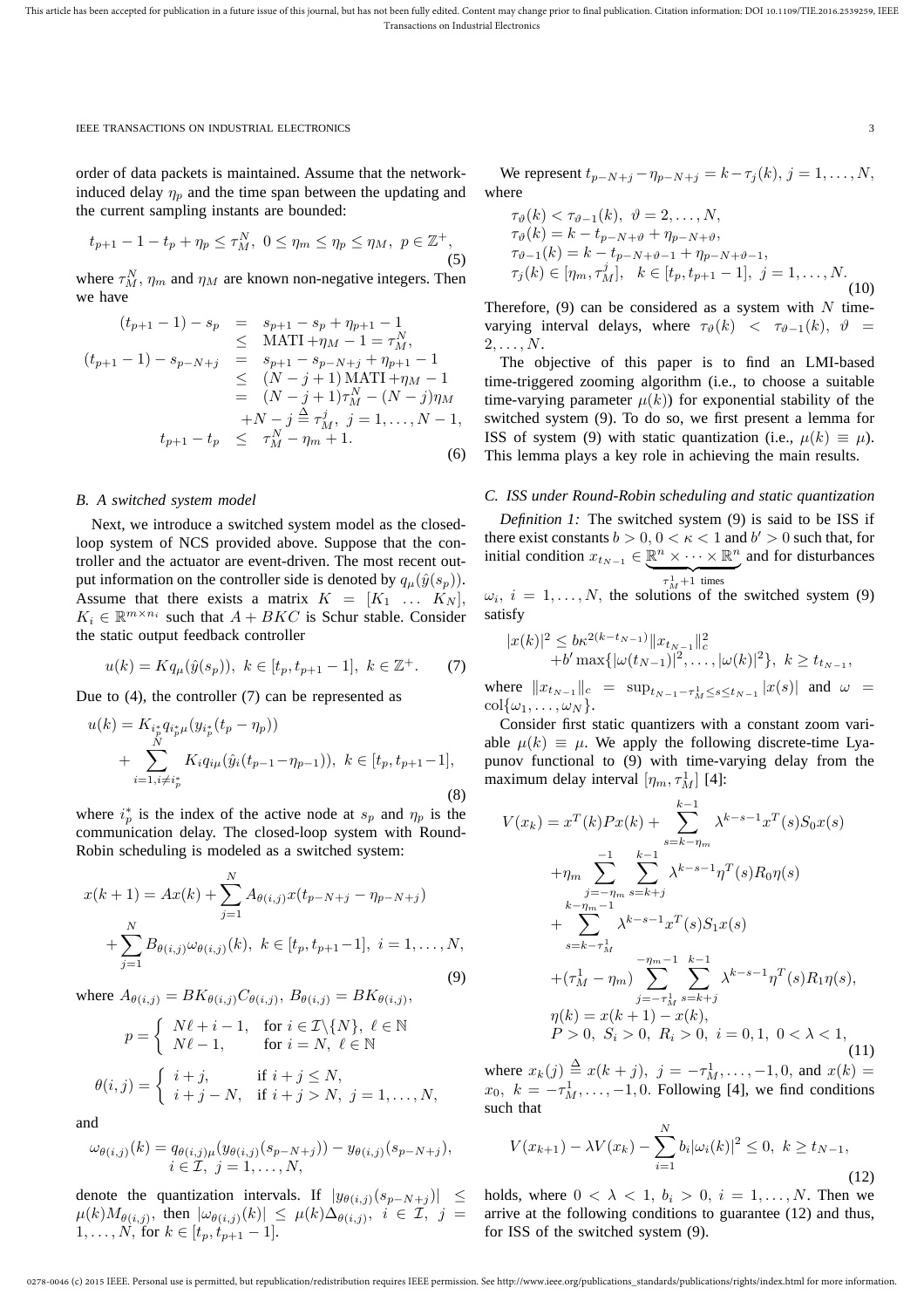*Lemma 1:* Given scalar  $0 < \lambda < 1$ , positive integers  $0 \le$  $\eta_m \leq \tau_M^N$ , and  $K_i$ ,  $i = 1, \ldots, N$ , assume that there exist scalars  $b_i > 0$ ,  $i = 1, \ldots, N$ ,  $n \times n$  matrices  $P > 0$ ,  $S_i >$  $0, R_i > 0, i = 0, 1, G^i_{\ell, \vartheta} i = 1, ..., N, \ell = 1, ..., N,$  $\vartheta = 2, \ldots, N + 1, \ell < \vartheta$ , such that the following LMIs are feasible:

$$
\Omega_i = \left[ \begin{array}{cc} R_1 & * \\ (G_{\ell,\vartheta}^{i})^T & R_1 \end{array} \right] \ge 0, \tag{13}
$$

$$
\begin{bmatrix}\n\Psi & * & * \\
PF_0^i & -P & * \\
H(F_0^i - F_1) & 0 & -H\n\end{bmatrix} < 0,\n\tag{14}
$$

where

$$
F_0^i = [A \ 0_{n \times n} \ A_{\theta(i,N)} \dots A_{\theta(i,1)} \ 0_{n \times n} \ B_{\theta(i,N)} \dots B_{\theta(i,1)}],
$$
  
\n
$$
F_1 = [I_n \ 0_{n \times ((N+2)n+n_y)}], F_2 = [0_{n \times n} \ I_n \ 0_{n \times ((N+1)n+n_y)}],
$$
  
\n
$$
\dots, F_{N+3} = [0_{n \times ((N+2)n)} \ I_n \ 0_{n \times n_y}],
$$
  
\n
$$
\Sigma = \text{diag}\{S_0 - \lambda P, -\lambda^{n_m}(S_0 - S_1), 0_{(Nn) \times (Nn)}, -\lambda^{r_M^1} S_1,
$$
  
\n
$$
-b_{\theta(i,N)} I_{\theta(i,N)}, \dots, -b_{\theta(i,1)} I_{\theta(i,1)}\},
$$
  
\n
$$
\Psi = \Sigma - \lambda^{n_m} (F_1 - F_2)^T R_0 (F_1 - F_2)
$$
  
\n
$$
- \lambda^{r_M^1} \sum_{\substack{i=2 \ i=1 \ N+1}}^{N+2} (F_i - F_{i+1})^T R_1 (F_i - F_{i+1})
$$
  
\n
$$
-2\lambda^{r_M^1} \sum_{\substack{j=2 \ j=2}}^{N+2} (F_j - F_{j+1})^T \sum_{\substack{s=j+1 \ s=j+1}}^{N+2} G_{j-1,s-1}^i (F_s - F_{s+1}),
$$
  
\n
$$
H = \eta_m^2 R_0 + (\tau_M^1 - \eta_m)^2 R_1, \ i = 1, \dots, N.
$$
  
\n(15)

Let  $\mu > 0$  be a constant and  $|\omega_i(k)| \leq \mu \Delta_i$ ,  $i = 1, ..., N$ . Then the solutions of the switched system (9) with the initial conditions  $x_{t_{N-1}} \in \mathbb{R}^n \times \cdots \times \mathbb{R}^n$  ${\tau}^1_M+1$  times satisfy the following

inequalities:

$$
V(x_k) \leq \lambda^{k-t_{N-1}} V(x_{t_{N-1}}) + \frac{\mu^2}{1-\lambda} \sum_{i=1}^{N} b_i \Delta_i^2, \ k \geq t_{N-1}.
$$
\n(16)

**Proof**: See Appendix A.

In order to derive a bound on  $V(t_{N-1})$  in terms of  $x_0$  in a simple way, we suggest waiting for all the  $N$  latest transmitted measurements  $q_{1\mu}(y_1(s_0)), q_{2\mu}(y_2(s_1)), \ldots, q_{N\mu}(y_N(s_{N-1}))$ on the controller side and then sending them together to the actuator side. This is a reasonable approach which can be easily implemented. Then for  $k = 0, 1, \ldots, t_{N-1} - 1$ , (1) is given by

$$
x(k+1) = Ax(k), \ k = 0, 1, \dots, t_{N-1} - 1.
$$
 (17)

*Remark 1:* A common Lyapunov functional (11) has been applied to the switched system (9) to derive sufficient conditions for ISS. It should be pointed out that the multiple Lyapunov functional method and dwell time approach can be utilized to find a suitable switching signal to improve performance [8], [27].

# III. MAIN RESULTS: DYNAMIC QUANTIZATION OF NCSS UNDER ROUND-ROBIN SCHEDULING

In the following, based on ISS of system (9), we present the main results on dynamic quantization of NCSs in the presence of Round-Robin scheduling. By defining the initial

and level sets in Section III-A, in Section III-B we propose an LMI-based time-triggered zooming algorithm for exponential stability of the switched system (9). In Section III-C, we develop a novel Lyapunov-based method to initialize the zoom parameter. Under the Round-Robin protocol scheduling, digit "1" is transmitted in the protocol along with the measurements at the zooming-in sampling instants (otherwise, digit "0" is transmitted). Thus, on the controller side it is known whether the zoom variable  $\mu$  of the received measurement is updated or not. Once the value of  $\mu$  is updated, all N latest transmitted measurements are waited on the controller side and then sent together to the actuator side.

## *A. Initial and level sets*

Given positive numbers  $\sigma$  and  $\rho$ , the initial and level sets are defined as

$$
\mathcal{S}_{\sigma} = \{x_{t_{N-1}} \in \underbrace{\mathbb{R}^n \times \cdots \times \mathbb{R}^n}_{\tau_M^1 + 1 \text{ times}} : V(x_{t_{N-1}}) < \sigma,
$$
\n
$$
x^T(k)Px(k) < \sigma, \ k \in [t_{N-1} - \eta_M, t_{N-1}]\}
$$
\n
$$
(18)
$$

and

$$
\mathcal{X}_{k^*,\rho} = \{x_k \in \underbrace{\mathbb{R}^n \times \ldots \times \mathbb{R}^n}_{\tau_M^1 + 1 \text{ times}} : V(x_k) < \rho, k = k^*, k^* + 1, \ldots\},
$$

respectively. Given positive numbers  $\mu$ ,  $M_0$ ,  $\beta$  < 1 and  $\nu$  < 1, the following lemma ensures that all solutions of (9) with  $x_{t_{N-1}} \in S_{\mu^2 M_0^2}$  stay inside the region  $\mathcal{X}_{t_{N-1},(1+\beta \nu^2)\mu^2 M_0^2}$  for all  $k \ge t_{N-1}$ , and enter a smaller region  $\mathcal{X}_{t_{N-1}+\mathrm{T}, \nu^2\mu^2M_0^2}$  in a finite time T.

*Lemma 2:* Given  $M_j > 0$ ,  $j = 0, 1, ..., N$ ,  $\Delta_i > 0$ ,  $i = 1, \dots, N$ , positive integers  $0 \le \eta_m < \tau_M^N$  and tuning parameters  $0 < \lambda < 1$ ,  $0 < \nu < 1$ , assume that there exist scalars  $0 < \beta < 1$ ,  $b_i$ ,  $i = 1, ..., N$ ,  $n \times n$  matrices  $P > 0$ ,  $S_i > 0, R_i > 0, i = 0, 1, G_{\ell,j}^i i = 1, \ldots, N, \ell = 1, \ldots, N$  $j = 2, ..., N + 1, \ell < j$ , such that LMIs (13)–(14) and

$$
(1 + \beta \nu^2) M_0^2 C_i^T C_i < PM_i^2, \ i = 1, \dots, N,\tag{19}
$$

$$
\frac{1}{1-\lambda} \sum_{i=1}^{N} b_i \Delta_i^2 < \beta \nu^2 M_0^2 \tag{20}
$$

hold. Let  $\mu > 0$  be a constant. Then the solutions of (9) that start in the region  $S_{\mu^2 M_0^2}$ 

(i) satisfy  $|C_i x(t_p - \eta_p)| = |y_i(t_p - \eta_p)| < \mu M_i, p \in \mathbb{Z}^+,$ (implying  $|\omega_i(k)| \leq \mu \Delta_i$  for all  $i \in \mathcal{I}$  and  $k = t_{N-1}, t_{N-1}$  +  $1, \ldots$  );

(ii) remain in the set  $\mathcal{X}_{t_{N-1},(1+\beta\nu^2)\mu^2M_0^2}$ ;

(iii) enter a smaller set  $\mathcal{X}_{t_{N-1}+\text{T},\nu^2\mu^2M_0^2}$  in a finite time  $T = [\tilde{T}]$ , where  $\tilde{T}$  is the solution of

$$
\lambda^{\tilde{T}} = (1 - \beta)\nu^2. \tag{21}
$$

The proof of Lemma 2 follows from [17]. The second inequality in (18) allows us to guarantee the bounds on  $y(s_p)$ ,  $s_p < t_{N-1}$  by verifying (19).

*Remark 2:* The functional  $V(x_k)$  is a standard Lyapunov functional for delay-dependent analysis. The LMIs of Lemma 2 are feasible for small enough delay bound  $\tau_M^N$ , large enough quantization ranges  $M_1, \ldots, M_N$  and small enough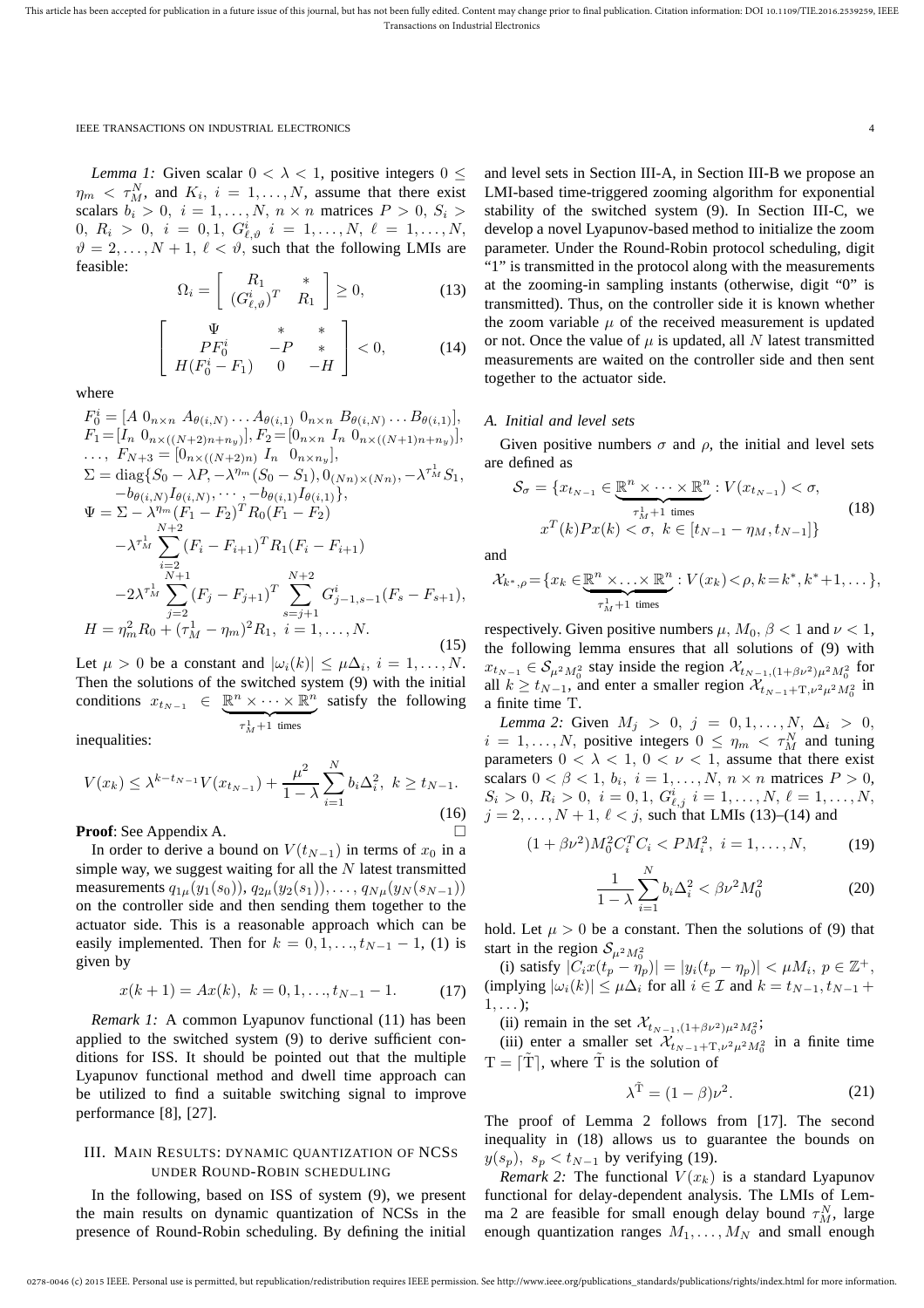

Fig. 2. The algorithm for dynamic quantization and Round-Robin scheduling

quantization intervals  $\Delta_1, \ldots, \Delta_N$ . Indeed, the LMIs (13) and (14) are feasible for  $\tau_M^N = 0$  (i.e., in the absence of delay) since  $A + BKC$  is Schur stable. Hence, (13) and (14) are feasible for small enough  $\tau_M^N$ . The LMIs (19) and (20) are feasible for large enough quantization ranges and small enough quantization intervals. Moreover, the initial values of  $\lambda$  and  $\nu$ can be set to be 1. It is noted that the conditions are sufficient only and always may be improved.

## *B. Dynamic quantization and zooming algorithm*

In this section, we consider dynamic quantizers with the zoom variable  $\mu$ . Zooming is performed on the sensor level. Therefore, in the closed-loop system  $\mu = \mu(s_n)$  is constant on  $[t_p, t_{p+1} - 1].$ 

Given  $\mu_0 > 0$ , let  $\mu = \mu_0$ ,  $x_{t_{N-1}} \in \mathcal{S}_{\mu^2 M_0^2} = \mathcal{S}_{\mu_0^2 M_0^2}$ . We will show how to choose  $\mu_0$  in Theorem 1 below. Assume that LMIs of Lemma 2 are feasible. In the sequel, we propose a zooming-in algorithm in Figure 2, where  $\mu$  is decreased and thus, the resulting quantization interval is reduced to drive the state of (9) to the origin exponentially.

*Definition 2:* If there exist constants  $b > 0$  and  $0 < \kappa < 1$ such that

$$
|x(k)|^2 \le b\kappa^{2(k-t_{N-1})}\mu_0^2 M_0^2, \quad \forall k \ge t_{N-1}, \ k \in \mathbb{N},
$$

for the solutions of the system (9) initialized with  $x_{t_{N-1}} \in$  $\mathcal{S}_{\mu_0^2 M_0^2}$ , then the system (9) with  $|\omega_i(k)| \leq \mu \Delta_i$ ,  $i =$  $1, \ldots, N$ , is said to be exponentially stable with decay rate  $\kappa$  for some choice of the zoom variable  $\mu > 0$ .

*Proposition 1:* Assume that the LMIs of Lemma 2 are feasible. Given  $\mu_0 > 0$ , let  $\mu = \mu_0, x_{t_{N-1}} \in S_{\mu_0^2 M_0^2}$ . Then under the algorithm in Figure 2, the system  $(9)$  is exponentially stable with a decay rate  $\kappa = \nu^{\frac{1}{\overline{\tau}_M}}$ , where

$$
\bar{\tau}_M = \mathbf{T} + N\tau_M^N + 2\eta_M - N\eta_m - \eta_m + N. \tag{22}
$$

**Proof:** Set  $r = 0$ . Since

$$
t_{p_1} - \eta_M = s_{p_1} + \eta_{p_1} - \eta_M \ge t_{N-1} + T + \eta_{p_1} - \eta_m \ge t_{N-1} + T,
$$

application of Lemma 2 with  $\mu = \mu_0$  leads to

$$
x^{T}(k)Px(k) \leq V(x_k) < \nu^2\mu_0^2M_0^2, \ \forall k \geq t_{p_1} - \eta_M, \ k \in \mathbb{N}.
$$

Set  $r = 1$ . We wait for all N latest transmitted measurements to arrive into the reduced domain with  $x^T(s_p)C_i^T C_i x(s_p)$  <  $\mu_0^2 \nu^2 M_i^2$ ,  $i = 1, ..., N$  for  $p \ge p_1$ , where  $|\omega_i(k)| \le$  $\mu_0 \nu \Delta_i$ ,  $k \ge t_{p_1}, k \in \mathbb{N}$ . After sampling instant  $s_{p_1+N-1}$ , the resulting closed-loop system has initial condition

$$
x_{t_{p_1+N-1}} \in \underbrace{\mathbb{R}^n \times \dots \times \mathbb{R}^n}_{\tau_M^1 + 1 \text{ times}} : V(x_{t_{p_1+N-1}}) < \nu^2 \mu_0^2 M_0^2. \tag{23}
$$

Then Lemma 2 is applied with  $\mu = \mu_0 \nu$ , where  $t_{N-1}$  and  $\eta_{N-1}$  are changed by  $t_{p_1+N-1}$  and  $\eta_{p_1+N-1}$ , respectively. Thus the solutions of (9) initiated by (23) remain in a region  $\mathcal{X}_{t_{p_1+N-1},(1+\beta\nu^2)\nu^2\mu_0^2M_0^2}$  for all  $k \ge t_{p_1+N-1}, k \in \mathbb{N}$ . Since  $s_{p_1+N-1} = t_{p_1+N-1} - \eta_{p_1+N-1} \ge t_{p_1+N-1} - \eta_M$ , from (19) it follows that

$$
x^T(s_p)C_i^T C_i x(s_p) < \frac{x^T(s_p)Px(s_p) \cdot \nu^2 \mu_0^2 M_i^2}{(1+\beta \nu^2)\nu^2 \mu_0^2 M_0^2} < \nu^2 \mu_0^2 M_i^2,
$$
  
\n
$$
i = 1, ..., N, \quad \forall p \ge p_1 + N - 1,
$$

and thus,  $|\omega_i(k)| \leq \nu \mu_0 \Delta_i, i = 1, ..., N, k \geq t_{p_1+N-1}$  $s_{p_1+N-1} + \eta_{p_1+N-1}$ . Therefore, for  $k \geq t_{p_2} - \eta_M \geq$  $t_{p_1+N-1}$  + T,

$$
V(x_k) \leq \lambda^{k-t_{p_1+N-1}} V(x_{t_{p_1+N-1}}) + \frac{\nu^2 \mu_0^2}{1-\lambda} \sum_{i=1}^N b_i \Delta_i^2
$$
  
\n
$$
\leq \lambda^T V(x_{t_{p_1+N-1}}) + \frac{\nu^2 \mu_0^2}{1-\lambda} \sum_{i=1}^N b_i \Delta_i^2
$$
  
\n
$$
\leq (1-\beta)\nu^2 \cdot \nu^2 \mu_0^2 M_0^2 + \beta \nu^2 \mu_0^2 M_0^2 \cdot \nu^2
$$
  
\n
$$
= \nu^4 \mu_0^2 M_0^2.
$$

Similarly, for  $r = 2, 3, ...$  we have  $V(x_k) < \nu^{2r} \mu_0^2 M_0^2$  for all  $k \in [t_{p_r} - \eta_M, t_{p_{r+1}} - \eta_M - 1]$ . Noting that

$$
rT + (r - 1)(2\eta_M - \eta_m + N - 1) + t_{N-1} \le t_{p_r} - \eta_M
$$
  
\n
$$
\le k \le t_{p_{r+1}} - \eta_M - 1 < (r + 1)\bar{\tau}_M - 1 + t_{N-1},
$$

we obtain

$$
V(x_k) \leq \nu^{2r} \mu_0^2 M_0^2 < \nu^{2\left(\frac{k-t_{N-1}}{\bar{\tau}_M} - \frac{\bar{\tau}_M - 1}{\bar{\tau}_M}\right)} \mu_0^2 M_0^2
$$
\n
$$
= \nu^{-\frac{2(\bar{\tau}_M - 1)}{\bar{\tau}_M}} \left(\nu^{\frac{1}{\bar{\tau}_M}}\right)^{2(k-t_{N-1})} \mu_0^2 M_0^2,
$$
\n
$$
k \in [t_{p_r} - \eta_M, t_{p_{r+1}} - \eta_M - 1], \ r \in \mathbb{N}.
$$

Then the following holds for  $k \ge t_{N-1}$ 

$$
|x(k)|^2 \leq \nu^{-\frac{2(\bar{\tau}_M-1)}{\bar{\tau}_M}} [\lambda_{min}(P)]^{-1} \left(\nu^{\frac{1}{\bar{\tau}_M}}\right)^{2(k-t_{N-1})} \mu_0^2 M_0^2. \ \Box
$$

*Remark 3:* In the above analysis, it is assumed that data packet dropout does not occur. However, for small delays  $\eta_p$  <  $s_{p+1}-s_p$ , if the number of successive packet dropouts is upper bounded by  $\overline{d}$ , in the presence of Round-Robin scheduling we could accommodate for packet dropouts by modeling them as prolongations of the transmission interval and replace T by  $T + 2d \cdot \text{MATI}$  in the algorithm.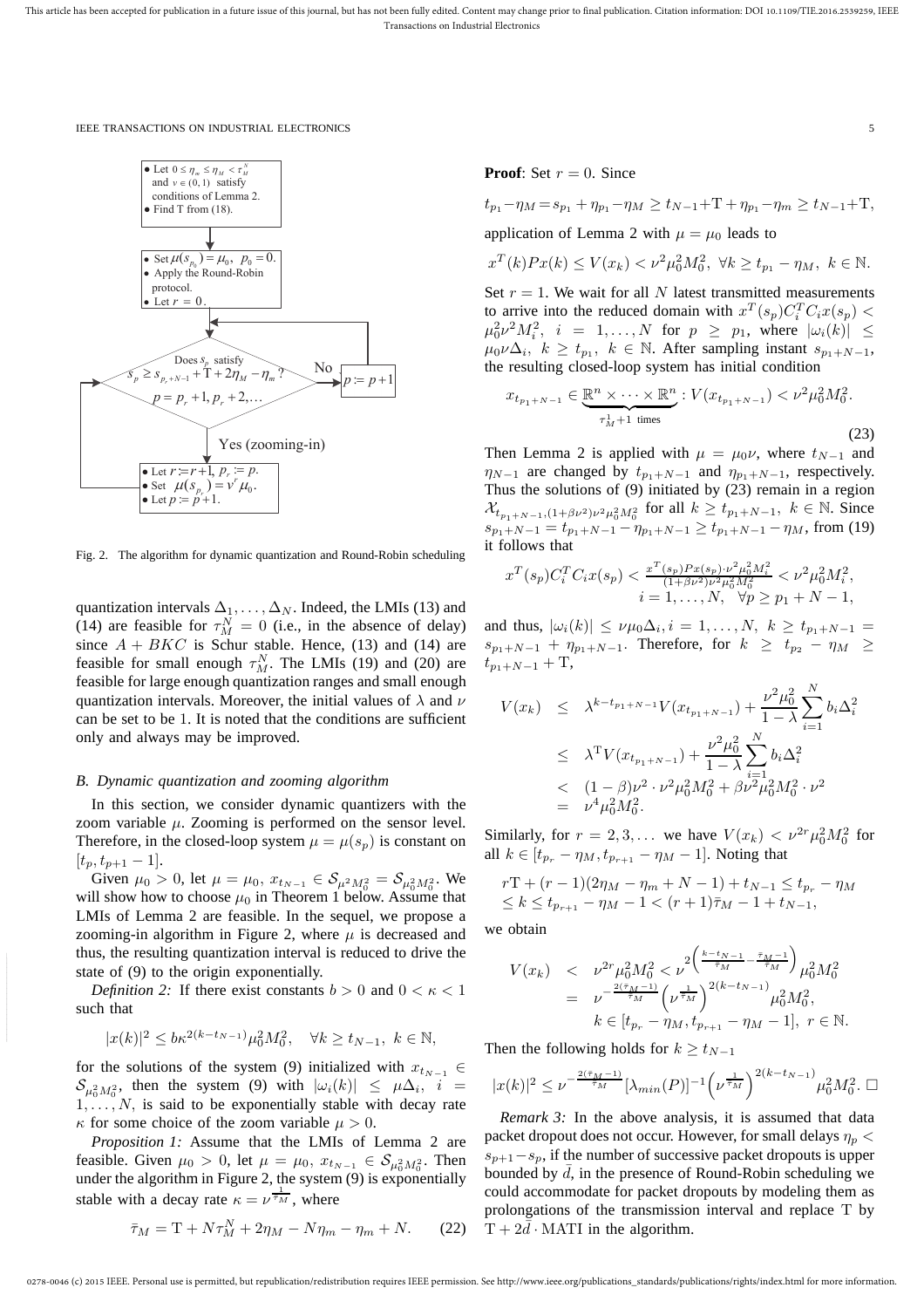## *C. Initialization of the zoom variable*

The algorithm of the previous section is given in terms of the initial set  $S_{\mu_0^2 M_0^2}$  that involves the bound on  $V(x_{t_{N-1}})$ . In this section, we find the ball of initial conditions  $x(0) = x_0$ , starting from which the solutions of (9) and (17) remain in the initial set  $S_{\mu_0^2 M_0^2}$ . From (5) and the bound

$$
s_{N-2} = s_{N-2} - s_{N-3} + s_{N-3} - \dots + s_1 - s_0
$$
  
\n
$$
\leq (N-2)(\tau_M^N - \eta_m + 1),
$$

it holds that

$$
t_{N-1} \leq s_{N-2} + \tau_M^N + 1
$$
  
 
$$
\leq (N-2)(\tau_M^N - \eta_m + 1) + \tau_M^N + 1 \stackrel{\Delta}{=} \hat{\tau}_M.
$$
 (24)

Then following [15], we derive a bound on  $V(x_{t_{N-1}})$  in terms of  $x_0$  in the next lemma:

*Lemma 3:* [15] Consider Lyapunov functional  $V(x_k)$  given by (11) and denote  $V_0(k) = x^T(k)Px(k)$ . Under the constant initial condition  $x(k) = x_0, k < 0$ , if there exist  $0 < \lambda < 1$ and  $c > 1$  such that the following inequalities

$$
V_0(k+1) - cV_0(k) \le 0,
$$
\n(25a)

$$
V(x_{k+1}) - \lambda V(x_k) - (c-1)V_0(k) \le 0,
$$
 (25b)

hold for  $k = 0, 1, \ldots, t_{N-1} - 1$  along (17), then we have

$$
V_0(k) \le \lambda_{\max}(c^{\hat{\tau}_M} P) |x_0|^2, \ k = 0, 1, \dots, t_{N-1},
$$
  

$$
V(x_{t_{N-1}}) \le \lambda_{\max}(c^{\hat{\tau}_M} P + \Omega) |x_0|^2,
$$
 (26)

where  $\hat{\tau}_M$  is given by (24) and

$$
\Omega = \eta_m S_0 + \lambda^{\eta_m} (\tau_M^1 - \eta_m) S_1.
$$
 (27)

As a consequence, we achieve our main result:

*Theorem 1:* Given  $M_i > 0$ ,  $j = 0, 1, ..., N$ ,  $\Delta_i > 0$ ,  $i =$ 1, ..., *N*, positive integers  $0 \le \eta_m \le \eta_M < \tau_M^N$  and tuning parameters  $0 < \lambda < 1$ ,  $0 < \nu < 1$ ,  $c > 1$ , assume that there exist scalars  $0 < \beta < 1$ ,  $b_i$ ,  $i = 1, ..., N$ ,  $n \times n$  matrices  $P > 0, S_i > 0, R_i > 0, i = 0, 1, G^i_{\ell, \vartheta} i = 1, ..., N,$  $\ell = 1, \ldots, N, \vartheta = 2, \ldots, N + 1, \ell < \vartheta$ , such that the LMIs  $(13)$ – $(14)$ ,  $(19)$ – $(20)$  and the following LMIs are feasible:

$$
\left[\begin{array}{cc} -cP & * \\ PA & -P \end{array}\right] < 0,\tag{28}
$$

$$
\begin{bmatrix}\n\tilde{\Psi} & * & * \\
P\tilde{F}_0 & -P & * \\
H(\tilde{F}_0 - \tilde{F}_1) & 0 & -H\n\end{bmatrix} < 0,\n\tag{29}
$$

where

$$
\tilde{F}_0 = [A \ 0_{n \times ((N+2)n)}], \ \tilde{F}_1 = [I_n \ 0_{n \times ((N+2)n)}], \n\tilde{F}_2 = [0_{n \times n} \ I_n \ 0_{n \times ((N+1)n)}], \dots, \tilde{F}_{N+3} = [0_{n \times ((N+2)n)} \ I_n], \n\tilde{\Sigma} = \text{diag}\{S_0 - \lambda P - (c-1)P, -\lambda^{n_m} (S_0 - S_1), \n0_{(Nn) \times (Nn)}, -\lambda^{r_M^1} S_1\}, \n\tilde{\Psi} = \tilde{\Sigma} - \lambda^{n_m} (\tilde{F}_1 - \tilde{F}_2)^T R_0 (\tilde{F}_1 - \tilde{F}_2) \n- \lambda^{r_M^1} \sum_{\substack{i=2 \ i \geq 1 \\ N+1}}^N (\tilde{F}_i - \tilde{F}_{i+1})^T R_1 (\tilde{F}_i - \tilde{F}_{i+1}) \n- 2\lambda^{r_M^1} \sum_{j=2}^{N+1} (\tilde{F}_j - \tilde{F}_{j+1})^T \sum_{s=j+1}^{N+2} G_{j-1,s-1}^1 (\tilde{F}_s - \tilde{F}_{s+1}),
$$
\n(30)

and the notation  $H$  is given by (15). If the initial condition satisfies the inequality  $|x_0| < X_0$ , where  $X_0 > 0$  is known, then the zooming-in algorithm of Section III-B starting with  $\mu(s_0) = \mu_0$  with  $\mu_0$  given by

$$
\mu_0^2 = \frac{\lambda_{\text{max}}(c^{\hat{\tau}_M} P + \Omega)}{M_0^2} X_0^2 \tag{31}
$$

exponentially stabilizes system (9) and (17), where  $\hat{\tau}_M$  and  $\Omega$ are given by (24) and (27), respectively.

**Proof**: From [15], it follows that the matrix inequalities (13), (28) and (29) guarantee (25) along (17) for  $k =$  $0, 1, \ldots, t_{N-1} - 1$ . Therefore, if the initial condition satisfies the inequality  $|x_0| < X_0$ , then

$$
\max\{V_0(k), V(x_{t_{N-1}})\}\leq \lambda_{\max}(c^{\hat{\tau}_M}P + \Omega)X_0^2
$$
  
=  $\mu_0^2 M_0^2, k = 0, 1, ..., t_{N-1},$ 

meaning that  $x_{t_{N-1}} \in \mathcal{S}_{\mu_0^2 M_0^2}$ . The result then follows from Proposition 1.

*Remark 4:* Note that given a bound  $X_0 > 0$  on the state initial conditions and the values of the quantizer range  $M_i > 0$ and interval  $\Delta_i > 0$ ,  $i = 1, ..., N$ , the equation (31) defines the initial value of the zoom variable, starting from which the exponential stability is guaranteed by using zooming-in only. If the initial value of the zoom variable is given by  $\mu_0$ , then the zooming-in algorithm of Section III-B starting with  $u(s_0) = u_0$  exponentially stabilizes all the solutions of (9) and (17) starting from the initial ball

$$
|x_0| < X_0, \quad X_0 = \frac{\mu_0 M_0}{\sqrt{\lambda_{max}(c^{\hat{\tau}_M} P + \Omega)}},\tag{32}
$$

where  $\hat{\tau}_M$  and  $\Omega$  are given by (24) and (27), respectively. In order to maximize the initial ball (32), the condition  $c^{\hat{\tau}_M} P +$  $\Omega - \gamma I < 0$  can be added to the conditions of Theorem 1, where  $\gamma > 0$  is to be minimized.

*Remark 5:* The conditions of Theorem 1 possess  $(N+1)$  of  $2n \times 2n$ , one of  $(N+5)n \times (N+5)n$ , N of  $((N+5)n+n_y) \times$  $((N+5)n + n_y)$  LMIs, and have the number  $\frac{N^2(N+1)+5}{2}$  $\frac{+1}{2}n^2 +$  $2.5n + N + 1$  of decision variables. The huge numerical complexity is caused by the switched closed-loop system (9) composed of N subsystems.

*Remark 6:* The LMIs of Theorem 1 are affine in the system matrices. Therefore, in the case of system matrices from the uncertain time-varying polytope

$$
\Theta = \sum_{j=1}^{M} g_j(k)\Theta_j, \ 0 \le g_j(k) \le 1,
$$
  

$$
\sum_{j=1}^{M} g_j(k) = 1, \ \Theta_j = \begin{bmatrix} A^{(j)} & B^{(j)} \end{bmatrix},
$$

where  $g_j(k)$ ,  $j = 1, ..., M$ , are uncertain time-varying parameters and the system matrices  $A^{(j)}$  and  $B^{(j)}$ ,  $j =$  $1, \ldots, M$ , are known with appropriate dimensions, one have to solve these LMIs simultaneously for all the M vertices  $\Theta_i$ , applying the same decision matrices.

*Remark 7:* The time-delay system approach has been developed in [16] and [18] for NCSs with non-quantized measurements under try-once-discard protocol and under stochastic protocol, respectively. The proposed zooming algorithm in the present paper for Round-Robin protocol could be extended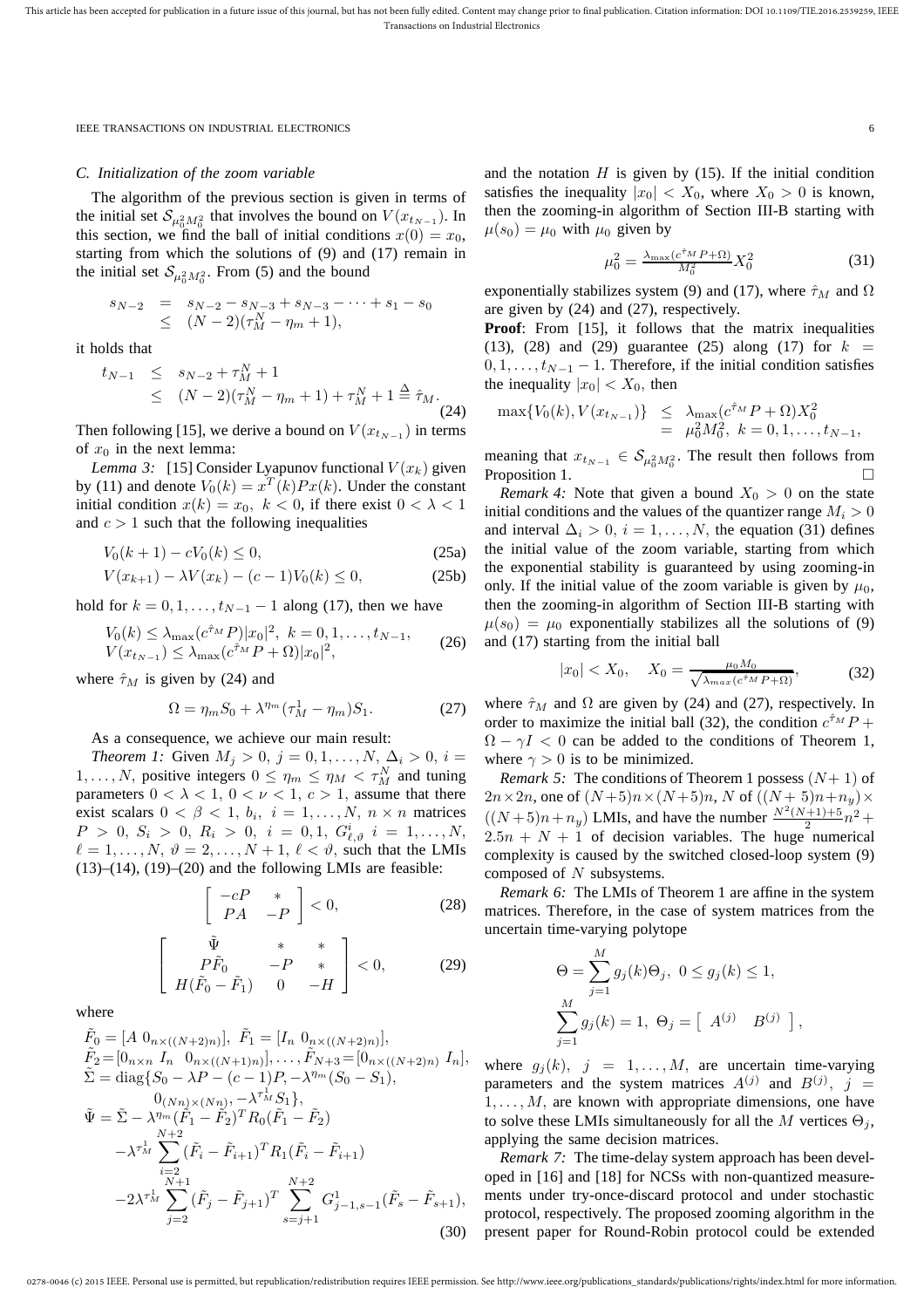



Fig. 3. Inverted pendulum system.

to the case of try-once-discard and stochastic protocols. In addition, to facilitate the static output-feedback controller design, it will be useful to eliminate the coupling between the Lyapunov matrices and system matrices. To this end, one may resort to the methods proposed in e.g., [24], and [35].

*Remark 8:* In a particular case of  $N = 1$ , the achieved conditions could be applied to the output tracking control that was studied in [14] and [31] for complex industrial processes. The discrete-time system theory for sampled-data control was applied in [14] and [31], whereas a time-delay approach is adopted in the present paper.

# IV. ILLUSTRATIVE EXAMPLES

# *A. Example 1: inverted pendulum*

The inverted pendulum system is widely used as a benchmark for testing control algorithm. The dynamics of the inverted pendulum on a cart shown in Figure 3 can be described in the following as in e.g., [36]:

$$
\begin{bmatrix}\n\dot{x} \\
\ddot{x} \\
\dot{\theta} \\
\ddot{\theta}\n\end{bmatrix} = \begin{bmatrix}\n0 & 1 & 0 & 0 \\
0 & -\frac{(a+ml^2)b}{a(M+m)+Mml^2} & -\frac{m^2gl^2}{a(M+m)+Mml^2} & 0 \\
0 & 0 & 0 \\
0 & -\frac{mb}{a(M+m)+Mml^2} & -\frac{ngl(M+m)}{a(M+m)+Mml^2} & 0\n\end{bmatrix} \begin{bmatrix}\nx \\
\dot{x} \\
\theta \\
\dot{\theta}\n\end{bmatrix} + \begin{bmatrix}\n0 \\
\frac{a+ml^2}{a(M+m)+Mml^2} \\
\frac{a+ml^2}{a(M+m)+Mml^2} \\
\frac{ml}{a(M+m)+Mml^2}\n\end{bmatrix} u
$$
\n(33)

with  $M = 1.096$ kg,  $m = 0.109$ kg,  $l = 0.25$ m,  $g = 9.8$ m/s<sup>2</sup>,  $a = 0.0034 \text{kg} \cdot \text{m}^2$  and  $b = 0.1 \text{N/m/sec}$ . In the model,  $x, \theta, a$ and b represent cart position coordinate, pendulum angle from vertical, the friction of the cart and inertia of the pendulum, respectively.

By choosing a sampling time  $T_s = 0.01s$ , we obtain the following discrete-time system model:

$$
x(k+1) = \begin{bmatrix} 1 & 0.01 & 0 & 0 \\ 0 & 0.9991 & 0.0063 & 0 \\ 0 & 0 & 1.0014 & 0.01 \\ 0 & -0.0024 & 0.2784 & 1.0014 \end{bmatrix} x(k)
$$

$$
+ \begin{bmatrix} 0 \\ 0.0088 \\ 0.0001 \\ 0.0236 \end{bmatrix} u(k), \ k \in \mathbb{Z}^+.
$$



Fig. 4. Example 1: transmission delays

The pendulum can be stabilized by a state feedback  $u(k)$  =  $Kx(k)$  with the gain  $K = [K_1 \ K_2]$ 

$$
K_1 = [0.9163 \quad 2.0169], \quad K_2 = [ -27.4850 \quad -5.3437],
$$

which leads to the closed-loop system having eigenvalues  ${0.9419, 0.9865 + 0.0035i, 0.9865 - 0.0035i, 0.9813}.$  Suppose that the spatially distributed components of the state of the cart-pendulum system (34) are not accessible simultaneously.

Consider 
$$
N = 2
$$
 and

$$
C_1 = \left[ \begin{array}{rrr} 1 & 0 & 0 & 0 \\ 0 & 1 & 0 & 0 \end{array} \right], \ C_2 = \left[ \begin{array}{rrr} 0 & 0 & 1 & 0 \\ 0 & 0 & 0 & 1 \end{array} \right]. \tag{35}
$$

The quantizer is chosen as

$$
q_{\mu}(y^{i}) = \begin{cases} 100\mu \operatorname{sgn}(y^{i}), & \text{if } |y^{i}| > 100\mu, \\ \mu \left\lfloor \frac{y^{i}}{\mu} + 0.01 \right\rfloor, & \text{if } |y^{i}| \le 100\mu, \end{cases}
$$

where  $y^i$  is the *i*th component of  $y, i = 1, \ldots, 4$ . Therefore, we can take  $M_1 = M_2 = 100, \Delta_1 = \Delta_2 = 0.01$ . Choose  $\mu_0 = 1, M_0 = 100, \nu = 0.9, \lambda = 0.984, c = 1.37, \tau_M^N = 4,$  $\eta_m = 0$ ,  $\eta_M = 2$ . Then from (5), it follows that the networkinduced delays  $\eta_p$  and the sampling intervals are bounded by  $0 \le \eta_p \le 2$  and  $1 \le s_{p+1} - s_p \le 3$ ,  $p \in \mathbb{Z}^+$ , respectively. It is observed that we allow network-induced delays larger than the sampling intervals.

The initial state is assumed to be  $x_0 = [0.5 \, 0.3 \, -0.2 \, -0.9]^T$ . In the simulation, the network-induced delays are generated randomly according to the aforementioned assumption, and shown in Figure 4. By Theorem 1 we find  $T =$  $\left[-\frac{\ln(1-\beta)+2\ln\nu}{\ln\lambda}\right] = 15$  from (21). Then the zooming-in algorithm of Section III-B and Round-Robin protocol with  $T = 15$  and  $\nu = 0.9$  exponentially stabilizes all the solutions of (9) and (17) starting from the initial ball  $|x_0| < 1.2376$ . Figure 5 shows the evolution of the zoom variable  $\mu(k)$ .

Moreover, it is found that the system is exponentially stable with a decay rate  $\kappa = \nu^{\frac{1}{\tau_M}} = 0.9964$ , where (following (22))  $\bar{\tau}_M = T + 2\tau_M^N + 2\eta_M - 3\eta_m + 2 = 29$ . The evolution of the control input and the state are depicted in Figure 6.

For the case of  $N = 1$ , i.e., the scheduling is not taken into account and  $y(k) = [C_1^T C_2^T]^T x(k)$ , we achieve a slightly better  $\kappa = 0.9950$  for essentially larger initial ball  $|x_0| < 11.1951.$ 

# *B. Example 2: quadruple-tank process*

(34) We also illustrate the efficiency of the given conditions on the example of the quadruple-tank process [10] described in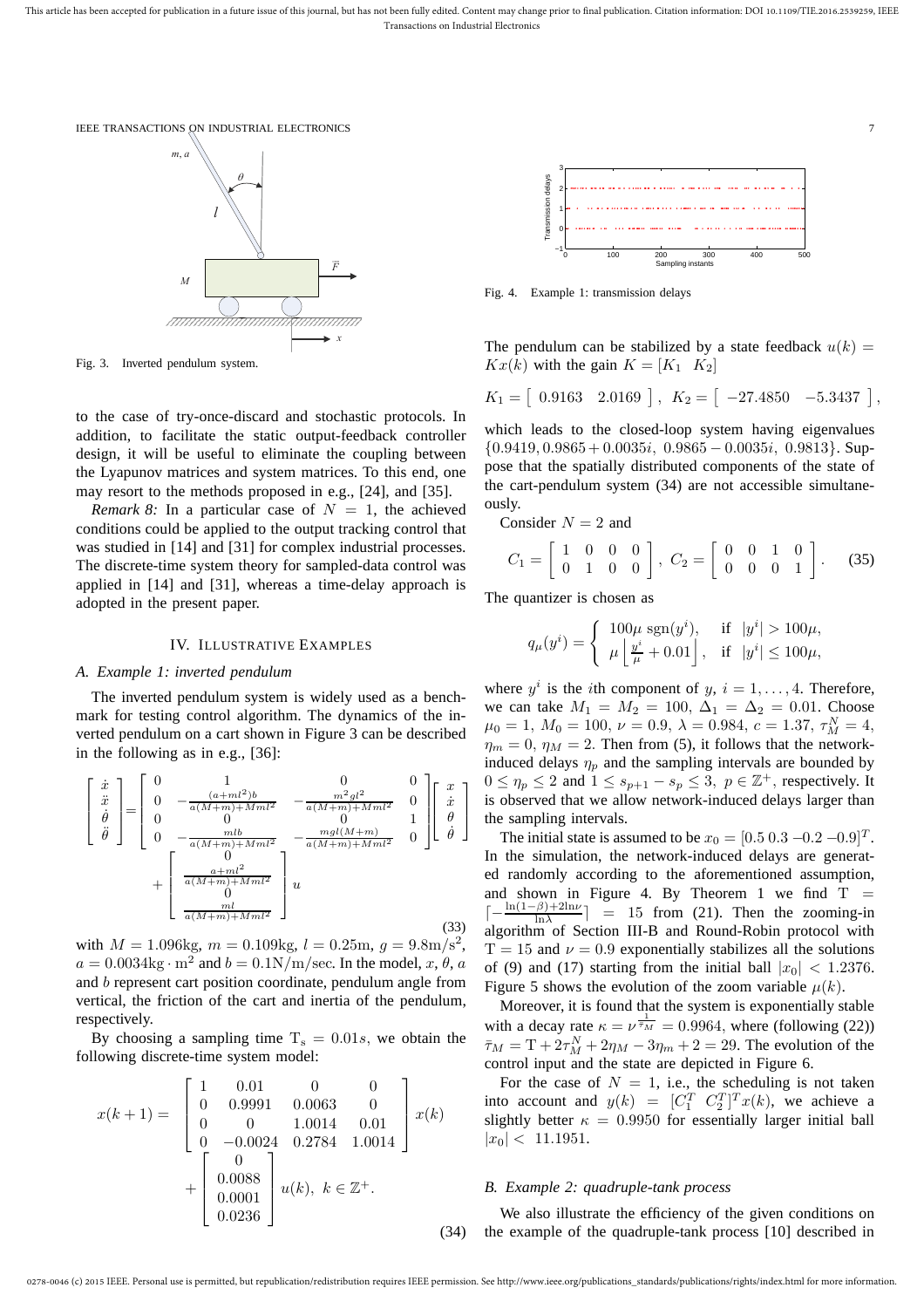

Fig. 5. Example 1: evolution of the zoom variable  $\mu$  in the zooming-in algorithm



Fig. 6. Example 1: (a) evolution of the control input; (b) trajectory of the closed-loop system



Fig. 7. Schematic diagram of the quadruple-tank process.

Figure 7. The linear discrete-time model obtained in [29] is given by:

$$
x(k+1) = \begin{bmatrix} 0.975 & 0 & 0.042 & 0 \\ 0 & 0.977 & 0 & 0.044 \\ 0 & 0 & 0.958 & 0 \\ 0 & 0 & 0 & 0.956 \\ + \begin{bmatrix} 0.0515 & 0.0016 \\ 0.0019 & 0.0447 \\ 0 & 0.0737 \\ 0.0850 & 0 \end{bmatrix} u(k), \ k \in \mathbb{Z}^+. \tag{36}
$$



Fig. 8. Example 2: transmission delays



Fig. 9. Example 2: evolution of the zoom variable  $\mu$  in the zooming-in algorithm

Here, the open-loop system is exponentially stable with a decay rate  $\kappa = 0.9770$ .

Consider  $N = 2$  and choose the controller gain  $K =$  $[K_1 \ K_2]$ , where

$$
K_1 = \begin{bmatrix} 0.0449 & -0.3007 \\ -0.3080 & 0.0469 \end{bmatrix}, K_2 = \begin{bmatrix} 0.1651 & -0.5644 \\ -0.6275 & 0.1681 \end{bmatrix}.
$$

The measurement outputs are  $y_i(k) = C_i x(k)$  with  $C_i$ ,  $i =$ 1, 2, given by (35). Suppose that the components of the state of system (36) are not accessible simultaneously. The quantizer is chosen as

$$
q_{\mu}(y^{i}) = \begin{cases} 150\mu \operatorname{sgn}(y^{i}), & \text{if } |y^{i}| > 150\mu, \\ \mu \left| \frac{y^{i}}{\mu} + 0.001 \right|, & \text{if } |y^{i}| \le 150\mu, \end{cases}
$$

where  $y^i$  is the *i*th component of  $y, i = 1, \ldots, 4$ . Therefore, we can take  $M_1 = M_2 = 150$ ,  $\Delta_1 = \Delta_2 = 0.001$ .

Choose  $\tau_M^N = 2$ ,  $\eta_m = 0$ ,  $\eta_M = 1$ . From (5), it follows that the network-induced delays  $\eta_p$  and the sampling intervals are bounded by  $0 \leq \eta_p \leq 1$  and  $1 \leq s_{p+1} - s_p \leq 2$ ,  $p \in$  $\mathbb{Z}^+$ , respectively. The network-induced delays are depicted in Figure 8.

Then we find that given  $\mu_0 = 1$ ,  $M_0 = 100$ ,  $\nu = 0.1$ ,  $\lambda = 0.926$ ,  $c = 1.10$ , the zooming-in algorithm of Section III-B and Round-Robin protocol with  $T = 60$  exponentially stabilizes all the solutions of (9) and (17) starting from the initial ball  $|x_0| < 23.7748$  with a decay rate  $\kappa = 0.9667$ . The decay rate for closed-loop system is improved compared to the one for the open-loop system. The evolution of the zoom variable  $\mu(k)$  is presented in Figure 9. The evolution of the control input and the state with the initial state  $x_0 =$  $[5 \ 2 \ - \ 2 \ - \ 4]^T$  are given in Figure 10.

Moreover, for the case of  $N = 1$ , it is shown that the zooming-in algorithm with  $T = 60$  exponentially stabilizes all the solutions of the closed-loop system (9) and (17) ( $N = 1$ ) starting from a larger initial ball  $|x_0|$  < 91.4413 with a slightly better decay rate  $\kappa = 0.9647$ .

# V. CONCLUSIONS

This paper has investigated linear discrete-time NCSs that are subject to dynamic quantization, variable communication

0278-0046 (c) 2015 IEEE. Personal use is permitted, but republication/redistribution requires IEEE permission. See http://www.ieee.org/publications\_standards/publications/rights/index.html for more information.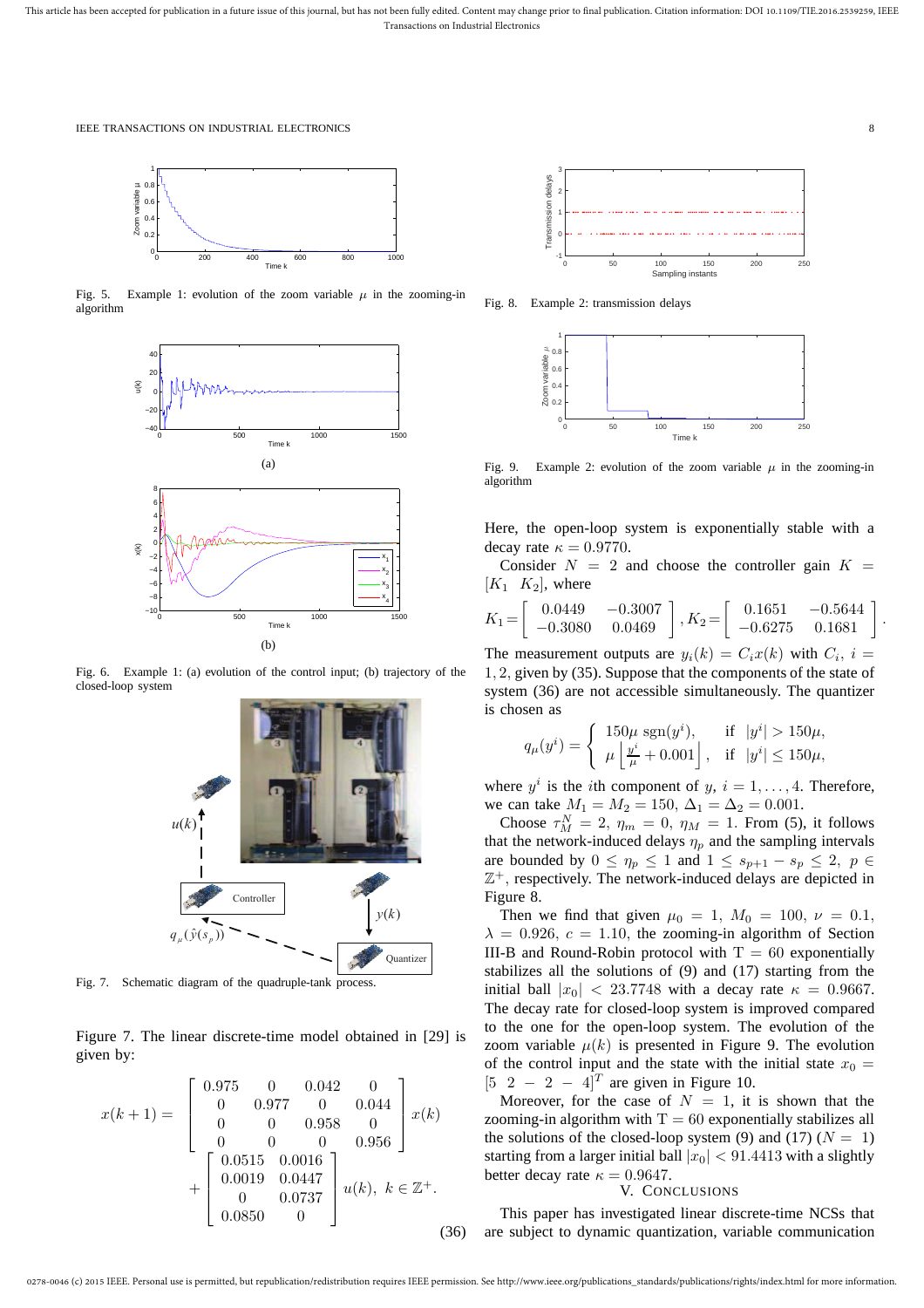

Fig. 10. Example 2: (a) evolution of the control input; (b) trajectory of the closed-loop system

delays, variable sampling intervals and Round-Robin scheduling. An LMI-based time-triggered zooming algorithm, which includes proper initialization of the zoom parameter has been proposed for exponential stability of the switched closedloop system. The interesting future research may include quantized input, stochastic communication delays and dynamic scheduling protocols.

# APPENDIX A

**Proof of Lemma 1**: Given  $i \in \mathcal{I}$ , consider  $k \in [t_p, t_{p+1} - 1], k \in \mathbb{Z}_+$  and define  $\xi(k) =$ col{ $x(k), x(k - \eta_m), x(k - \tau_N(k)), \cdots, x(k - \tau_1(k)), x(k \tau_M^1$ ,  $\omega_1(k)$ ,  $\cdots$ ,  $\omega_N(k)$ }. Applying Cauchy-Schwartz inequality, taking advantage of the ordered delays and using convex analysis [22], we have

$$
V(x_{k+1}) - \lambda V(x_k) - \sum_{i=1}^{N} b_i |\omega_i(k)|^2
$$
  
\n
$$
\leq \xi^T(k) [\Psi + (F_0^i)^T P F_0^i + (F_0^i - F_1)^T H (F_0^i - F_1)] \xi(k) \leq 0,
$$
\n(37)

if  $\Psi + (F_0^i)^T P F_0^i + (F_0^i - F_1)^T H (F_0^i - F_1) < 0$ , i.e., by Schur complement, if (14) is feasible.

Since  $|\omega_i(k)| \leq \mu \Delta_i$ ,  $i = 1, ..., N$ , the inequality (37) implies for  $k \in [t_p, t_{p+1} - 1]$ 

$$
V(x_k) \leq \lambda V(x_{k-1}) + \mu^2 \sum_{i=1}^N b_i \Delta_i^2
$$
  
\n
$$
\vdots
$$
  
\n
$$
\leq \lambda^{k-t_{N-1}} V(x_{t_{N-1}}) + \frac{\mu^2}{1-\lambda} \sum_{i=1}^N b_i \Delta_i^2,
$$

that completes the proof.  $\Box$ 

#### **REFERENCES**

- [1] R. Brockett and D. Liberzon, "Quantized feedback stabilization of linear systems," *IEEE Trans. Autom. Control*, vol. 45, no. 7, pp. 1279–1289, Jul. 2000.
- [2] M. Donkers, W. Heemels, D. Bernardini, A. Bemporad, and V. Shneer, "Stability analysis of stochastic networked control systems," *Automatica*, vol. 48, no. 5, pp. 917–925, May 2012.
- [3] F. Farokhi and K. H. Johansson, "Stochastic sensor scheduling for networked control systems," *IEEE Trans. Autom. Control*, vol. 59, no. 5, pp. 1147–1162, May 2014.
- [4] E. Fridman and M. Dambrine, "Control under quantization, saturation and delay: an LMI approach," *Automatica*, vol. 45, no. 10, pp. 2258– 2264, Oct. 2009.
- [5] M. Fu and L. Xie, "The sector bound approach to quantized feedback control," *IEEE Trans. Autom. Control*, vol. 50, no. 11, pp. 1698–1711, Nov. 2005.
- [6] H. Gao, T. Chen, and J. Lam, "A new delay system approach to networkbased control," *Automatica*, vol. 44, no. 1, pp. 39–52, Jan. 2008.
- [7] W. Heemels, A. Teel, N. van de Wouw, and D. Nesic, "Networked control systems with communication constraints: tradeoffs between transmission intervals, delays and performance," *IEEE Trans. Autom. Control*, vol. 55, no. 8, pp. 1781–1796, Aug. 2010.
- [8] J. Hespanha and A. Morse, "Stability of switched systems with average dwell-time," in *Proc. 38th IEEE Conf. Decision Control*, Dec. 1999, pp. 2655–2660.
- [9] J. Hespanha, P. Naghshtabrizi, and Y. Xu, "A survey of recent results in networked control systems," *Proc. IEEE*, vol. 95, no. 1, pp. 138–162, Jan. 2007.
- [10] K. H. Johansson, "The quadruple-tank process: A multivariable laboratory process with an adjustable zero," *IEEE Trans. Control Syst. Technol.*, vol. 8, no. 3, pp. 456–465, Mar. 2000.
- [11] D. Liberzon, "Hybrid feedback stabilization of systems with quantized signals," *Automatica*, vol. 39, no. 9, pp. 1543–1554, Sep. 2003.
- [12] D. Liberzon, "Quantization, time delays, and nonlinear stabilization," *IEEE Trans. Autom. Control*, vol. 51, no. 7, pp. 1190–1195, Jul. 2006.
- [13] D. Liberzon and D. Nesic, "Input-to-state stabilization of linear systems with quantized state measurements," *IEEE Trans. Autom. Control*, vol. 52, no. 5, pp. 767–781, May 2007.
- [14] F. Liu, H. Gao, J. Oiu, S. Yin, J. Fan, and T. Chai, "Networked multirate output feedback control for setpoints compensation and its application to rougher flotation process," *IEEE Trans. Ind. Electron.*, vol. 61, no. 1, pp. 460–468, Jan. 2014.
- [15] K. Liu and E. Fridman, "Delay-dependent methods and the first delay interval," *Syst. Control Lett.*, vol. 64, no. 1, pp. 57–63, Jan. 2014.
- [16] K. Liu, E. Fridman, and L. Hetel, "Networked control systems in the presence of scheduling protocols and communication delays," *SIAM J. Control Optim.*, vol. 53, no. 4, pp. 1768–1788, Aug. 2015.
- [17] K. Liu, E. Fridman, and K. H. Johansson, "Dynamic quantization of uncertain linear networked control systems," *Automatica*, vol. 59, pp. 248–255, Sep. 2015.
- [18] K. Liu, E. Fridman, and K.H. Johansson, "Networked control with stochastic scheduling," *IEEE Trans. Autom. Control*, vol. 60, no. 11, pp. 3071–3076, Nov. 2015.
- [19] P. Naghshtabrizi, J. Hespanha, and A. Teel, "Stability of delay impulsive systems with application to networked control systems," *Trans. Inst. Measur. Control*, vol. 32, no. 5, pp. 511–528, May 2010.
- [20] D. Nesic and D. Liberzon, "A unified framework for design and analysis of networked and quantized control systems," *IEEE Trans. Autom. Control*, vol. 54, no. 4, pp. 732–747, Apr. 2009.
- [21] D. Nesic and A. Teel, "Input-output stability properties of networked control systems," *IEEE Trans. Autom. Control*, vol. 49, no. 10, pp. 1650– 1667, Oct. 2004.
- [22] P. Park, J. Ko, and C. Jeong, "Reciprocally convex approach to stability of systems with time-varying delays," *Automatica*, vol. 47, no. 1, pp. 235–238, Jan. 2011.
- [23] A. Polyakov, D. Efimov, W. Perruquetti, and J.P. Richard, "Output stabilization of time-varying input delay systems using interval observation technique," *Automatica*, vol. 49, no. 11, pp. 3402–3410, Nov. 2013.
- [24] J. Qiu, G. Feng, and H. Gao, "Fuzzy-model-based piecewise staticoutput-feedback controller design for networked nonlinear systems," *IEEE Trans. Fuzzy Syst.*, vol. 18, no. 5, pp. 919–934, May 2010.
- [25] J. Qiu, G. Feng, and H. Gao, "Observer-based piecewise affine output feedback controller synthesis of continuous-time T-S fuzzy affine dynamic systems using quantized measurements," *IEEE Trans. Fuzzy Syst.*, vol. 20, no. 6, pp. 1046–1062, Jun. 2012.
- [26] Y. Shi, J. Huang, and B. Yu, "Robust tracking control of networked control systems: application to a networked DC motor," *IEEE Trans. Ind. Electron.*, vol. 60, no. 12, pp. 5864–5874, Dec. 2013.
- [27] X. Sun, J. Zhao, and D. Hill, "Stability and  $L_2$ -gain analysis for switched delay systems: a delay-dependent method," *Automatica*, vol. 42, no. 10, pp. 1769–1774, Oct. 2006.
- [28] M. Tabbara and D. Nesic, "Input-output stability of networked control systems with stochastic protocols and channels," *IEEE Trans. Autom. Control*, vol. 53, no. 5, pp. 1160–1175, May 2008.